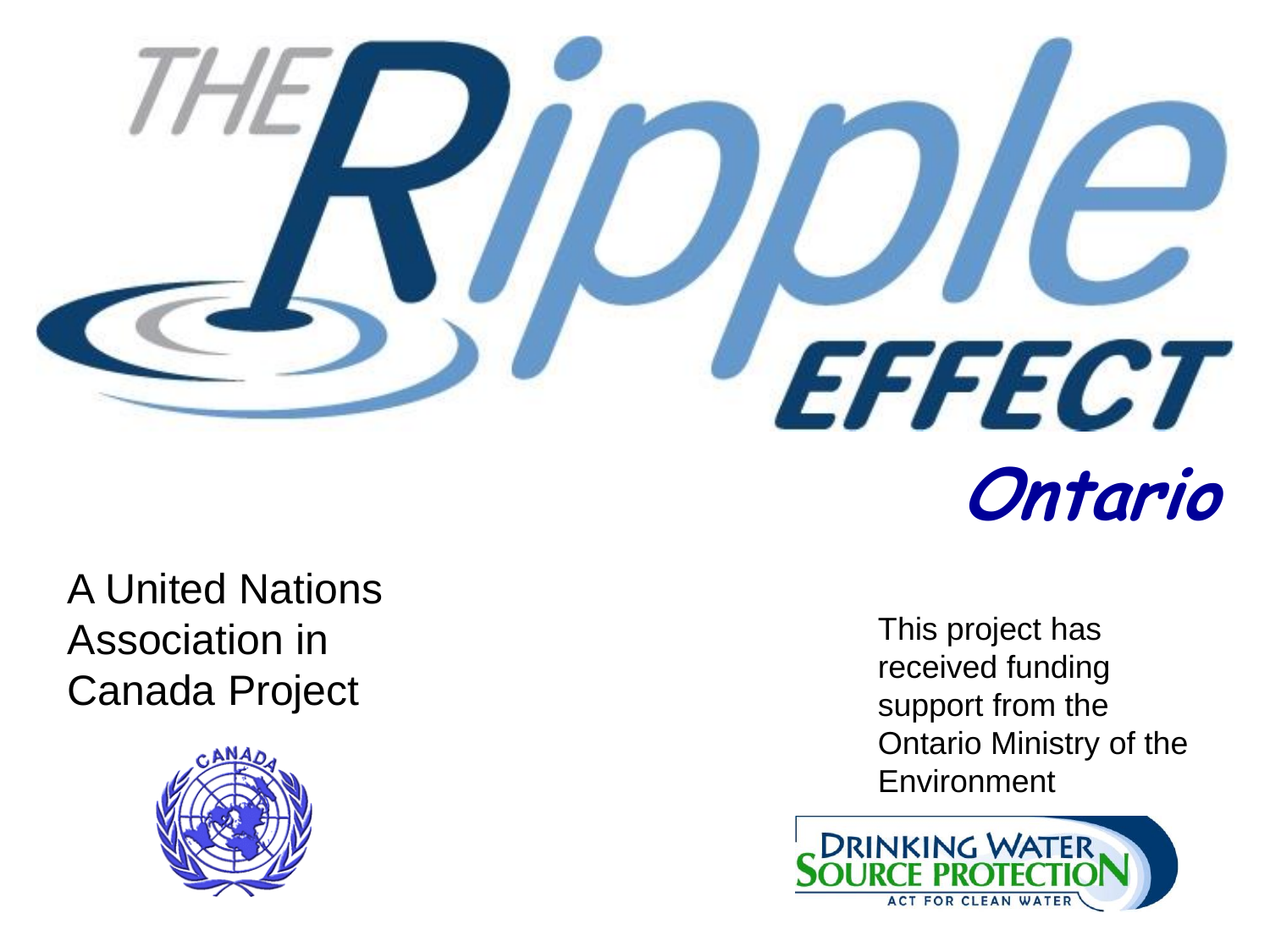# **Background YAC**

- 2007 *Canada, Youth and the Right to Water –* **Toronto** 
	- Canadian International Development Agency
- Developed a Youth Advisory Committee (YAC) for the GTA
	- Called **Youth4Water**
		- 15 members: Toronto Community Housing & Havergal College
- *The Ripple Effect*

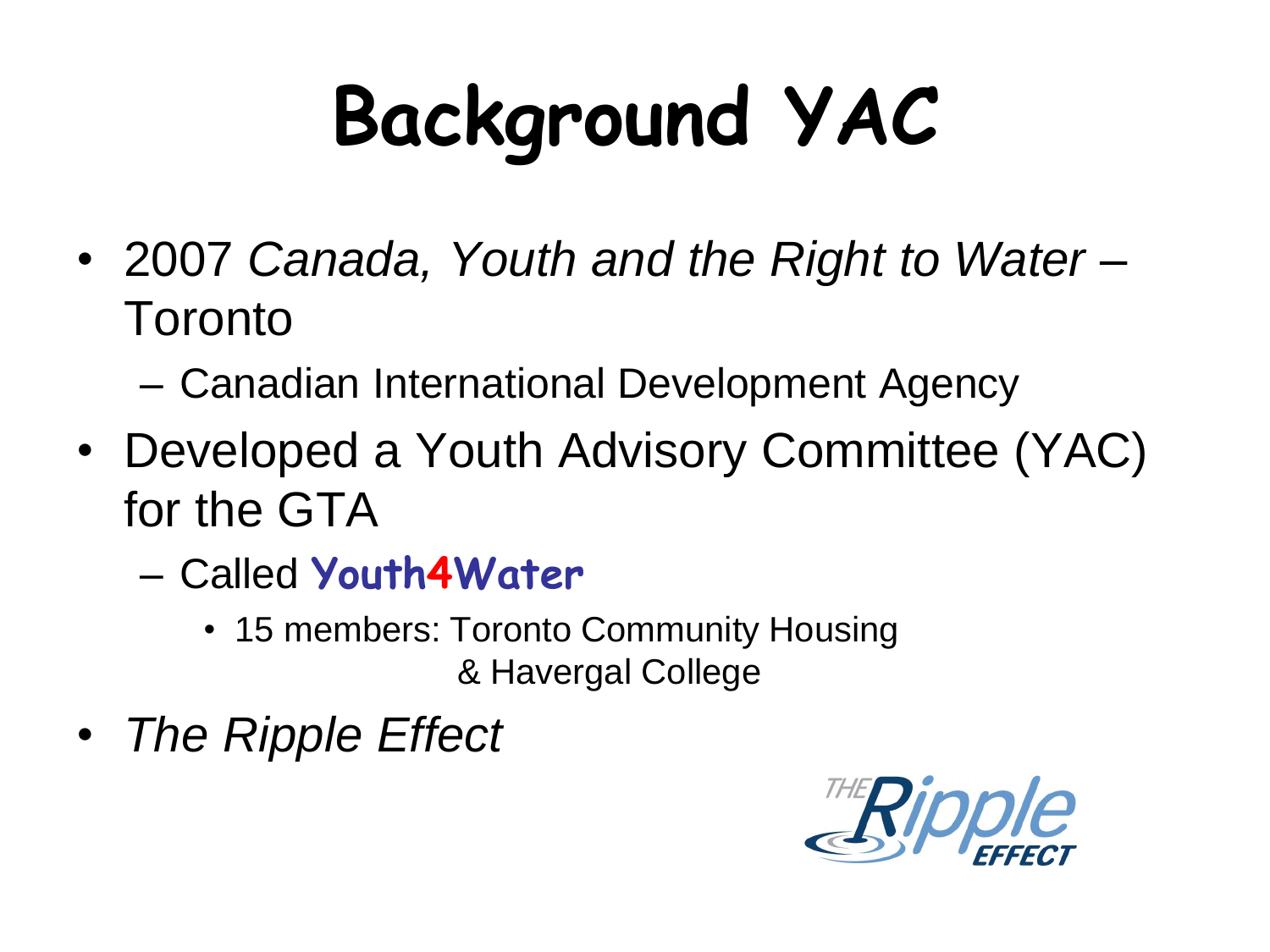#### **Youth4Water con't**

- Meet twice /month
	- Explore water issues of local & international importance
	- E.g. conservation, sanitation, degradation, distribution, and the human right to water.
- Educate peers & community via online forums, workshops, presentations, film screenings and art installations.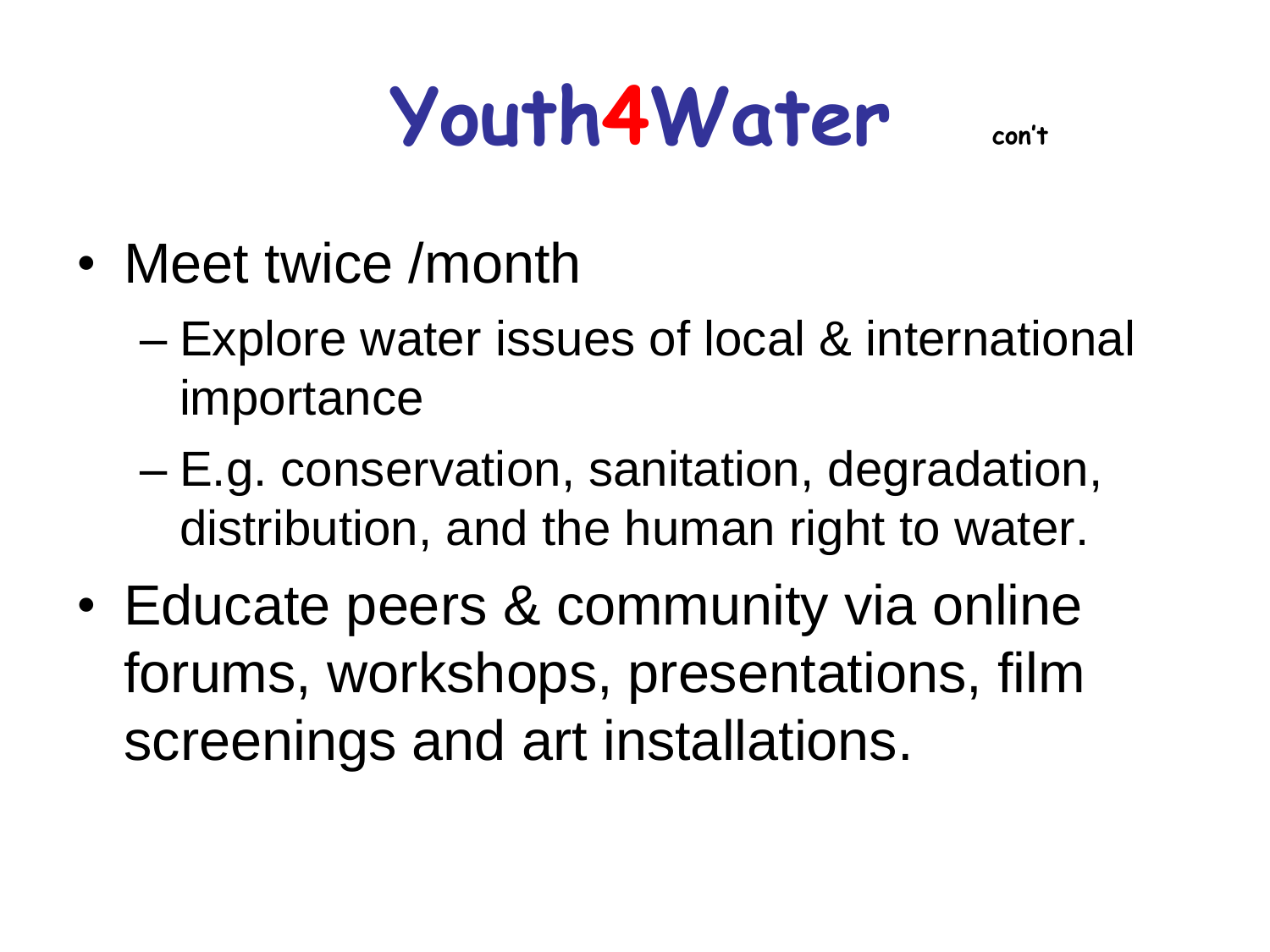- Conducted research
- Youth Perceptions Survey
- Youth Statement
- Findings:
	- Not enough education
	- Canadians misconception of our own water sources: clean & plenty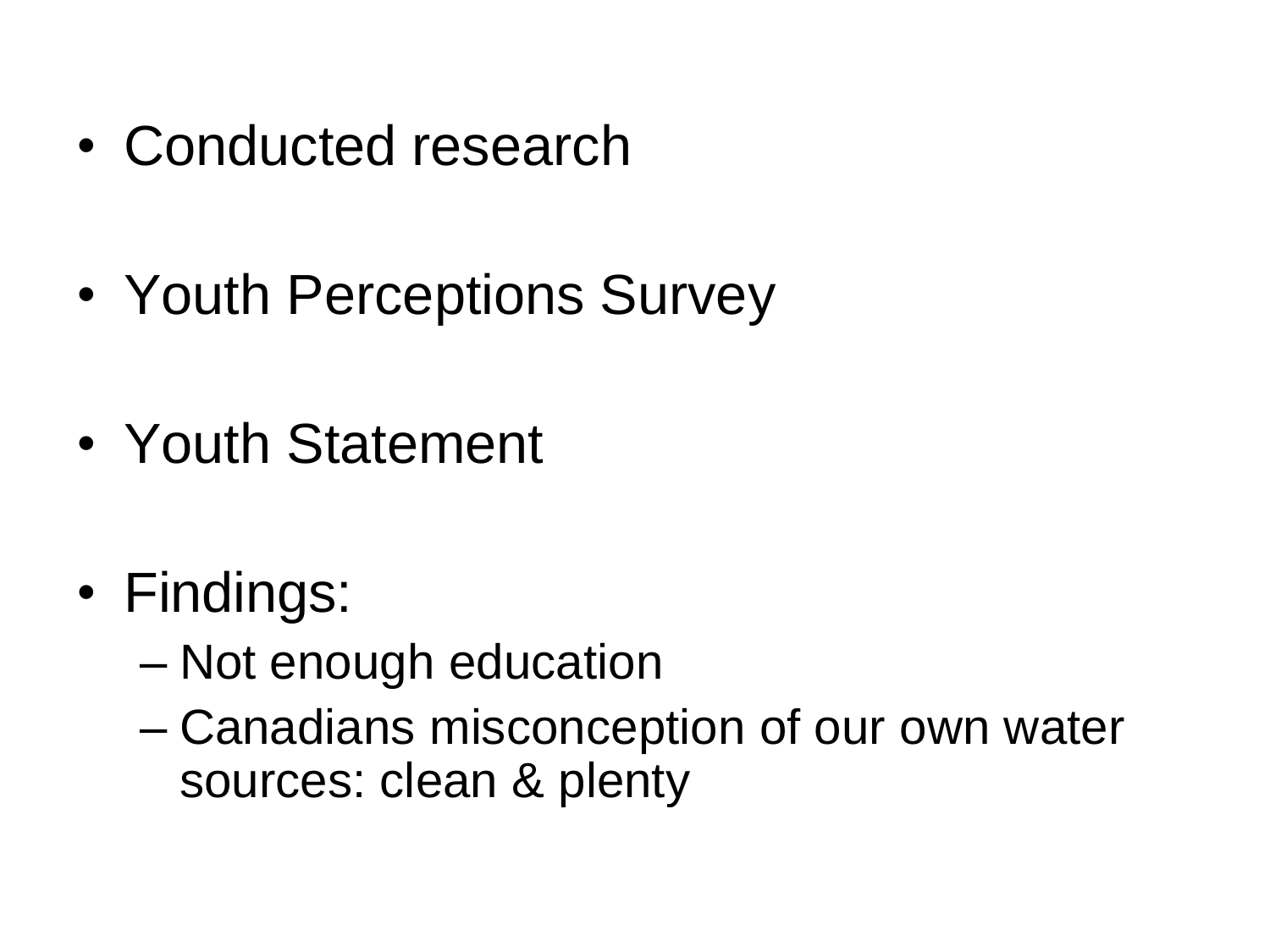## Youth Survey & Statement



- Survey target youth living in Toronto
- Between 14-29 years of age
	- Marjority were between 14-19 years old
- Working from a total of 509 completed surveys (to meet the required sample size)

– 95% confidence rate within 5-6%

• Statement was informed by results from the survey & Y4W's active learning over past 2 years.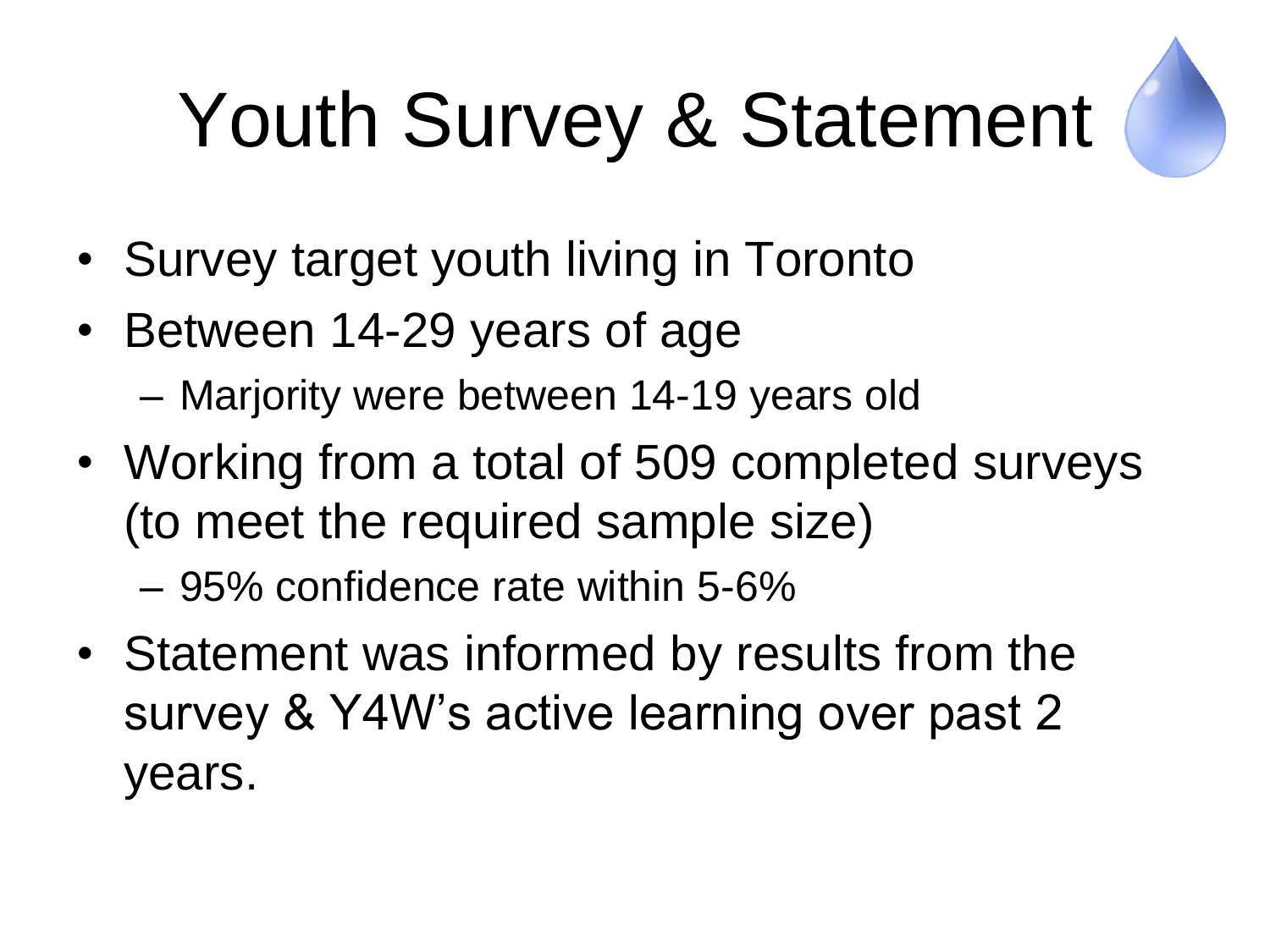#### Statement

- *1. Youth4Water believe in the right to water, ensuring access to clean water and sanitation for all and that governments are accountable for delivering access to clean water & sanitation to its citizens.*
- 88% of respondents agree/strongly agree that 'access to clean water is a basic human right'.
- Y4W understand the complexities and challenges inherent is access to water & sanitation.
	- CANIMUN, Expo Zaragoza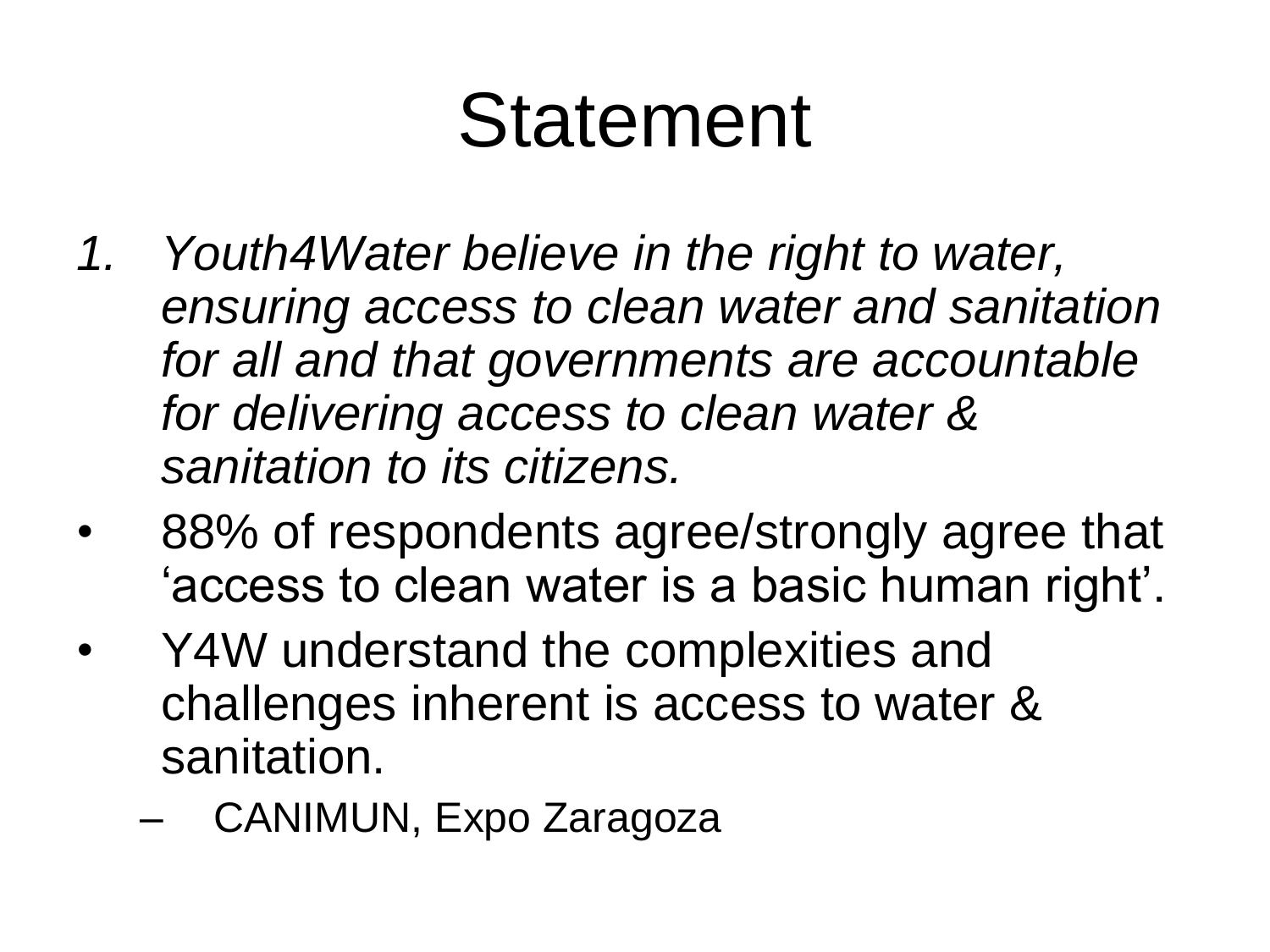#### Statement con't

2. *Y4W calls on all levels of government to increase curriculum in water & sanitation.*

- Preliminary understanding
	- Canada more fresh water than South Africa (62.1%) & India (55.9%); Russia (26.5%) and Brazil (40.3%).
- 68.9% agree/strongly agree that these water issues will be of more importance to gov's in the future
- 44.7% have taken at least one course in school & recall learning something about water
	- Water cycle & chemical make up.
- 42.7% interested in learning more
- 83.2% internet
- Challenges: knowing what is factual, what sites to go to, etc.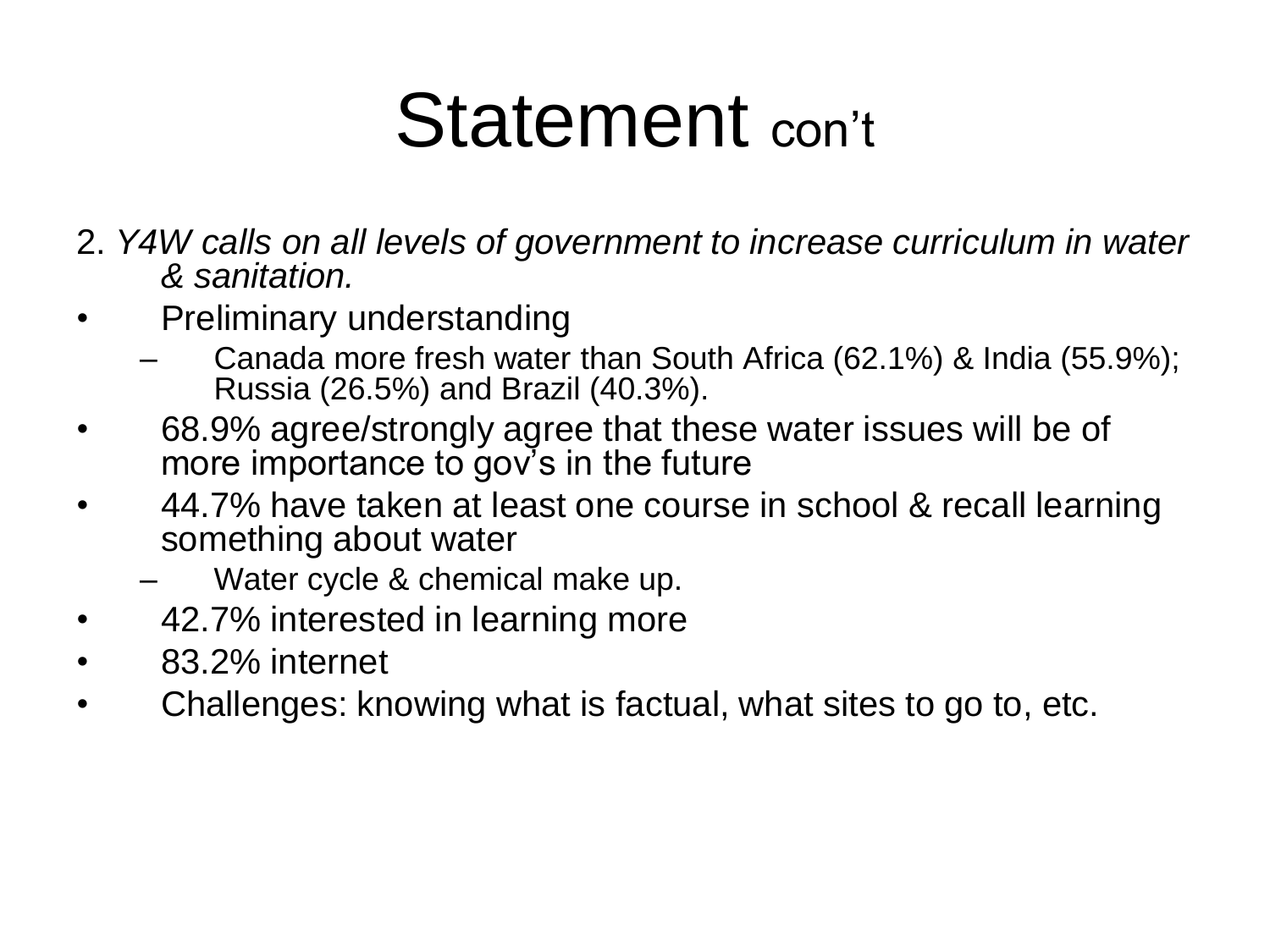#### Statement – conclusion

- Exposure to this information / learning has influence
	- Y4W career focus, studies, etc
	- Exposure to service providers, policy makers, environmentalists, etc.
- Educated promotes good global citizenship.
	- If supported with complementary skill development
- Actions to take at home
- Youth as active water stewards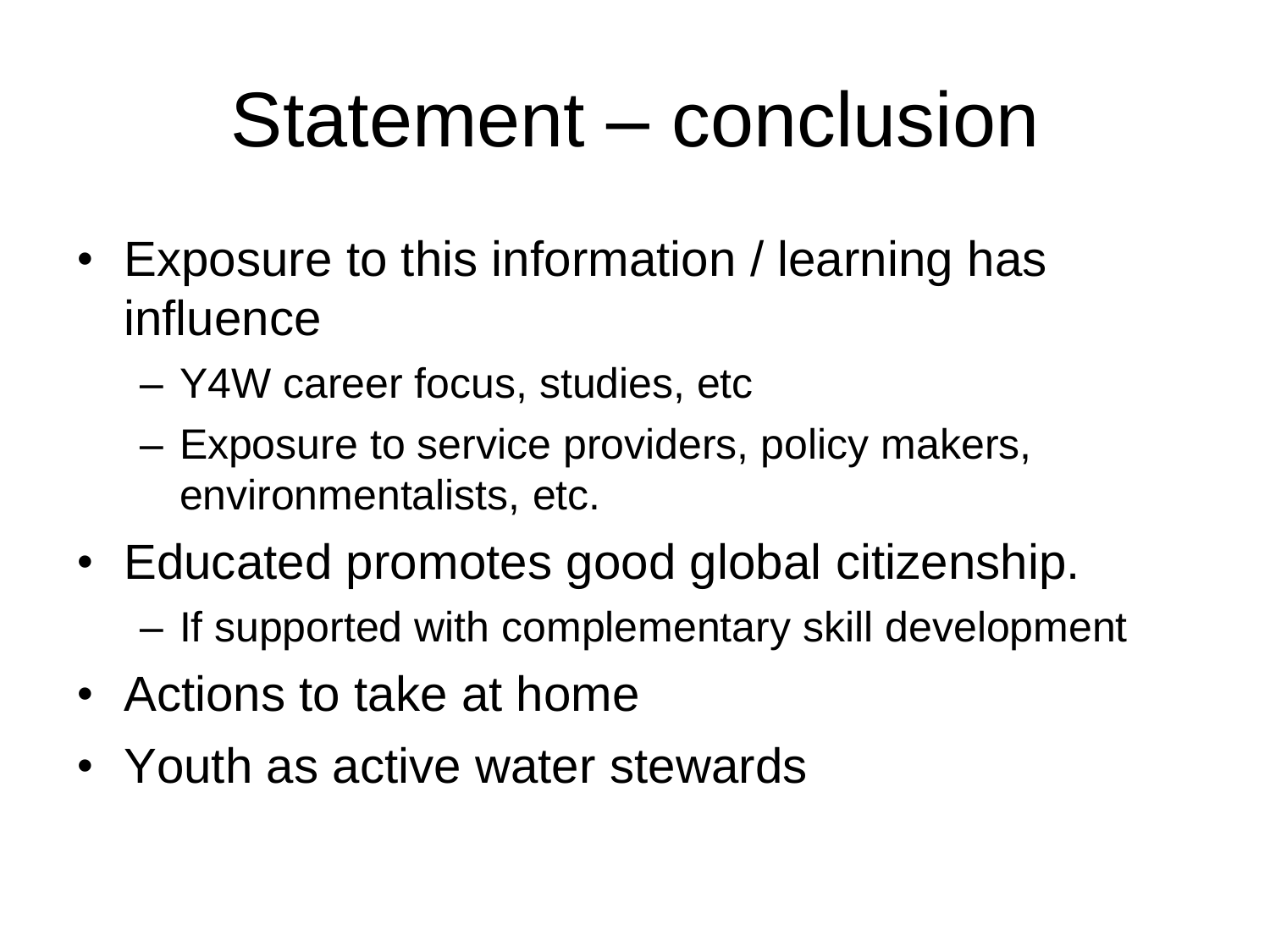## **World Water Day 2009**

- Approx 20 in attendance
- Mural on display
- Opened with 'get-to know you' lunch
- Followed by 'Waterville' scenario, crisis resolution.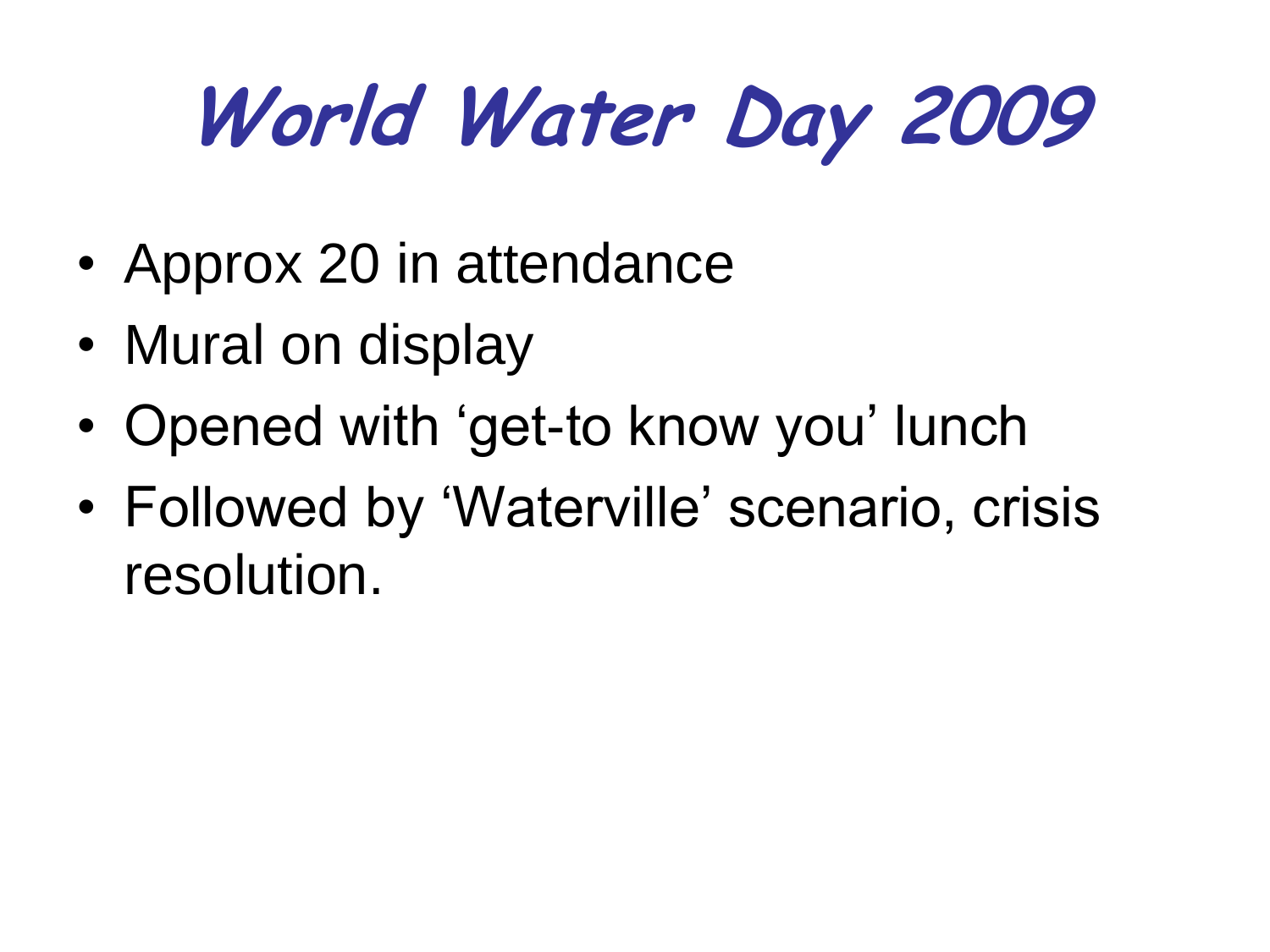### Ministry of the Enviro. SOURCE PROTECTIO



- Ontario Drinking Water Source Protection funding till March 2010
- Objective:
	- To Establish YAC in Hamilton; Kingston/Belleville; Walkerton; (Toronto)
	- YAC engage in dialogue and exchange perspectives with community leaders, elders, subject matter experts, and SPC on source water protection, the Clean Water Act & other water issues in ON.
	- YAC will engage their peers & surrounding community become clean drinking water stewards
	- Creation of Provincial wide network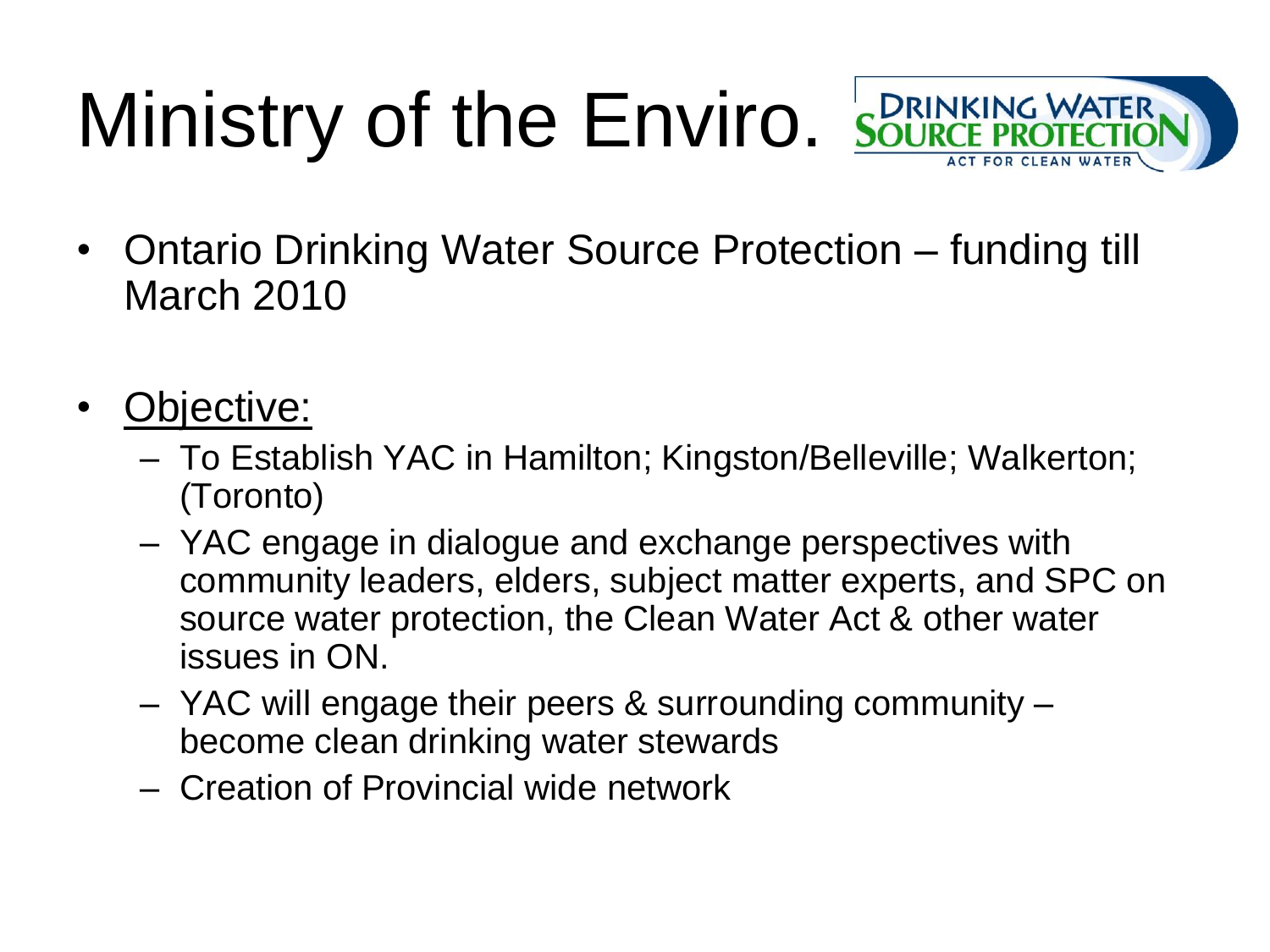### Project Activities

- Establish Youth Advisory Comittee
- YAC Orientation session
- Peer-to-peer & participatory research workshops
- Model International Joint Commission
- Commemoration of International Days
- Provincial Roundtable
- Youth Statement
- Water Protection Contest
- Website Development